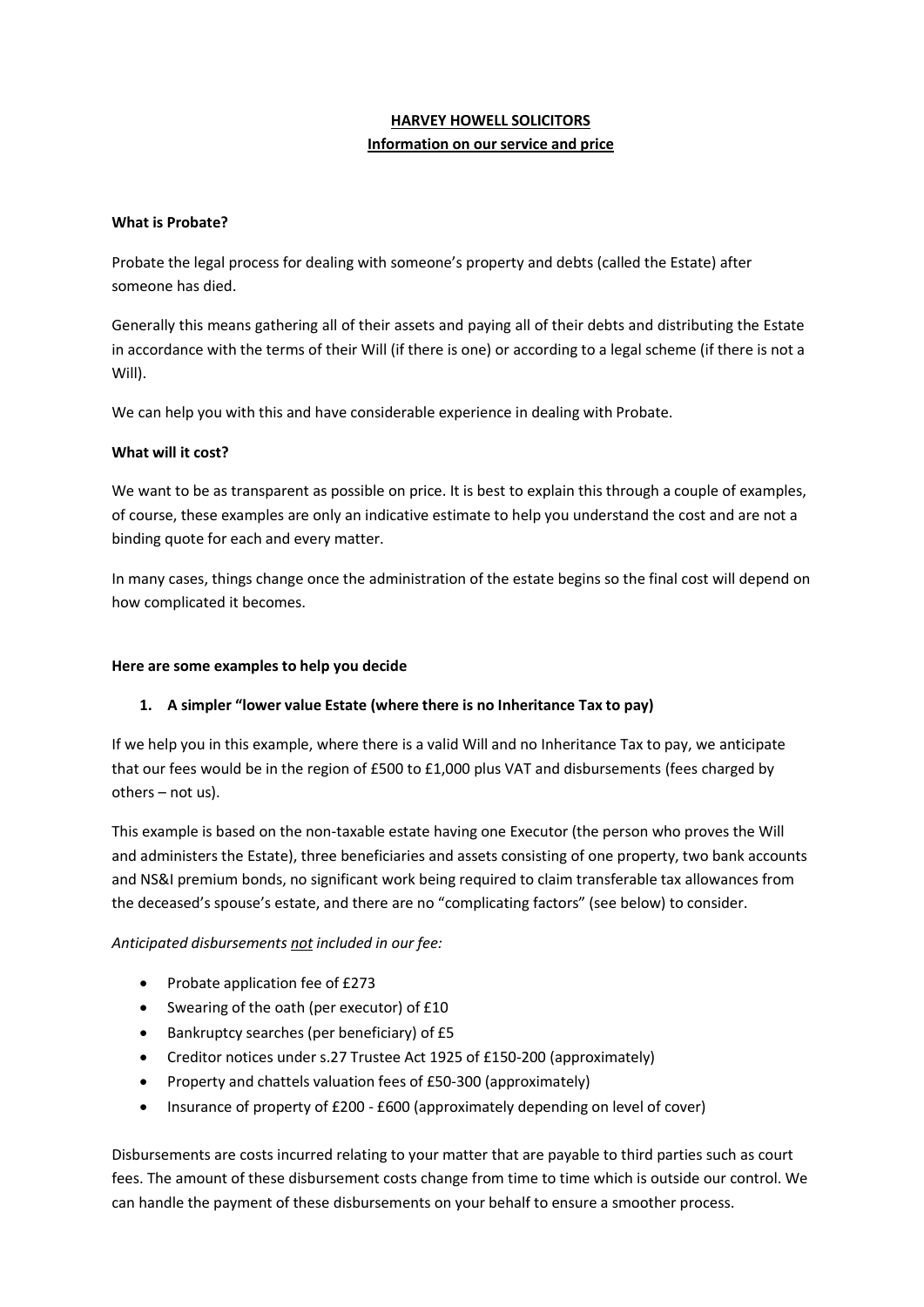The price would not include conveyancing charges for dealing with the sale or transfer of the property in the estate nor does it cover fees for dealing with outstanding income tax returns (pre-date of death). Nor would the price include the cost of registering or administering any trusts which arise under the terms of the Will.

## **What is included in our Service**

We will handle the full process of administering the estate for you and our services would include:

- Providing you with a dedicated and experienced Probate solicitor to work on your matter
- Identify the legally appointed executors/administrators and beneficiaries
- Accurately identify the type of Probate application
- Obtain the relevant documents required to make the application
- Complete the Probate Application and relevant HMRC forms
- Draft Oath for you to swear
- Make the application to the Probate Registry on your behalf
- Obtain the Grant of Probate and send copies to you and the financial institutions
- Collect and distribute all assets in the estate and settle the debts and expenses
- Provide a financial statement detailing all the transactions in the estate
- Correspond with you and the beneficiaries at agreed intervals

As mentioned, the exact cost will depend on the individual circumstances of the matter. If any of the "complicating factors" mentioned below are applicable in the estate you are instructing us to administer, then this will inevitably create additional work and therefore increase the cost.

#### **How long will this take?**

The length of time it takes to administer an estate can vary and depends on its specific circumstances. On average, estates that are straightforward and fall within our example are dealt within 6 months of us being instructed. Typically, obtaining the Grant of Probate can take up to 3 – 4 months. Collecting in the assets can take between  $1 - 2$  months. Once this has been done, we can distribute the assets which normally takes up to 2 weeks.

#### **2. A more complex "higher value" Estate (where there is Inheritance Tax to pay)**

#### **Price**

If we help you to apply for the Grant of Probate in estate where there is a valid Will and the estate is subject to Inheritance tax, we anticipate that our fees would be in the region of £2,500 to £7,500 plus VAT and disbursements.

The above cost estimate is based on the estate having one Executor who proves the Will, three beneficiaries and assets consisting of two properties (main residence and holiday home), ten bank accounts, 3 investment portfolios with separate fund managers, claiming the available Inheritance Tax allowances, five beneficiaries and there are no "complicating factors" (see below).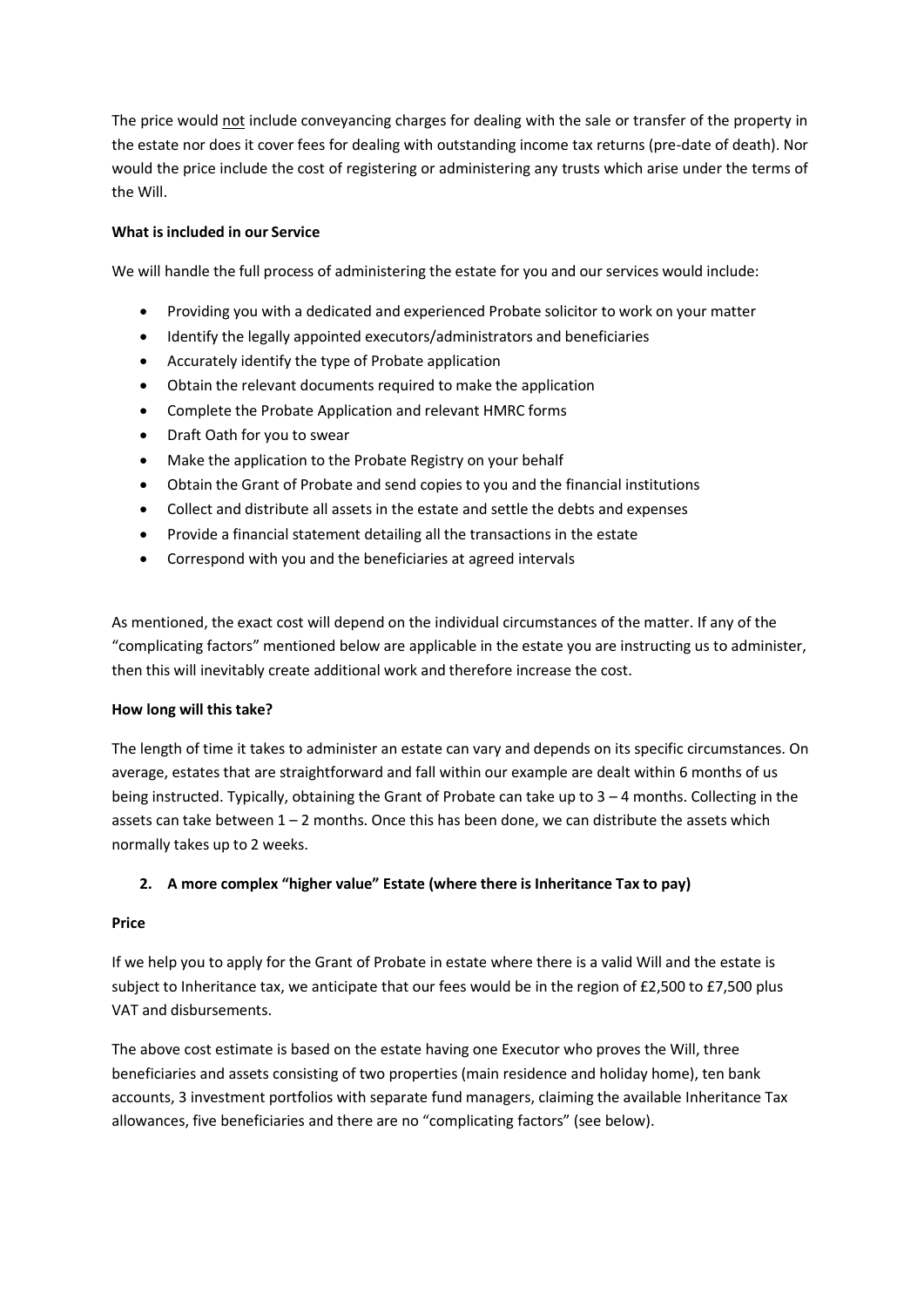### *Anticipated disbursements not included in our fee:*

- Probate application fee of £155
- Swearing of the oath (per executor) of £7
- Bankruptcy searches (per beneficiary) of £2
- Creditor notices under s.27 Trustee Act 1925 of £150-200 (approximately)
- Property and chattels valuation fees of £50-300 (approximately)
- Insurance of property of £200 £600 (approximately depending on level of cover)

Disbursements are costs incurred relating to your matter that are payable to third parties such as court fees. The amount of these disbursement costs change from time to time which is outside our control. We can handle the payment of these disbursements on your behalf to ensure a smoother process.

In addition, the estate would have an Inheritance Tax liability to settle with HMRC. The cost of this tax liability will be in addition to this firm's fees mentioned above. The attached link can help explain how Inheritance Tax is charged https:/[/www.gov.uk/inheritance-tax](http://www.gov.uk/inheritance-tax)

The price would not include any conveyancing charges for dealing with the sale or transfer of the property in the estate nor does it cover our fees for dealing with outstanding income tax returns (predate of death). Nor would the price include the cost of registering or administering any trusts which arise under the terms of the Will.

#### **How will our Service differ?**

We will handle the full process of administering the estate for you and our services would include:

- Providing you with a dedicated and experienced Probate solicitor to work on your matter
- Identify the legally appointed executors/administrators and beneficiaries
- Accurately identify the type of Probate application
- Obtain the relevant documents required to make the application
- Complete the Probate Application and relevant HMRC forms
- Advising on eligibility to claim the available Inheritance Tax allowances (Nil Rate band, Transferable Nil Rate Band, Residence Nil Rate Band and Transferable Residence Nil Rate band)
- Draft Oath for you to swear
- Calculating the estate's Inheritance Tax liability and advising you on amount required to obtain the Grant of Probate
- Make the application to the Probate Registry on your behalf
- Corresponding with bank and financial institutions to raise cash to fund the estate's Inheritance Tax liability
- Obtain the Grant of Probate and send copies to you and the financial institutions
- Collect and distribute all assets in the estate and settle the debts and expenses
- Provide a financial statement detailing all the transactions in the estate
- Correspond with you and the beneficiaries at agreed intervals

As mentioned, the exact cost will depend on the individual circumstances of the matter. If any of the "complicating factors" mentioned below are applicable in the estate you are instructing us to administer, then this will inevitably create additional work and therefore increase the level of this firm's costs.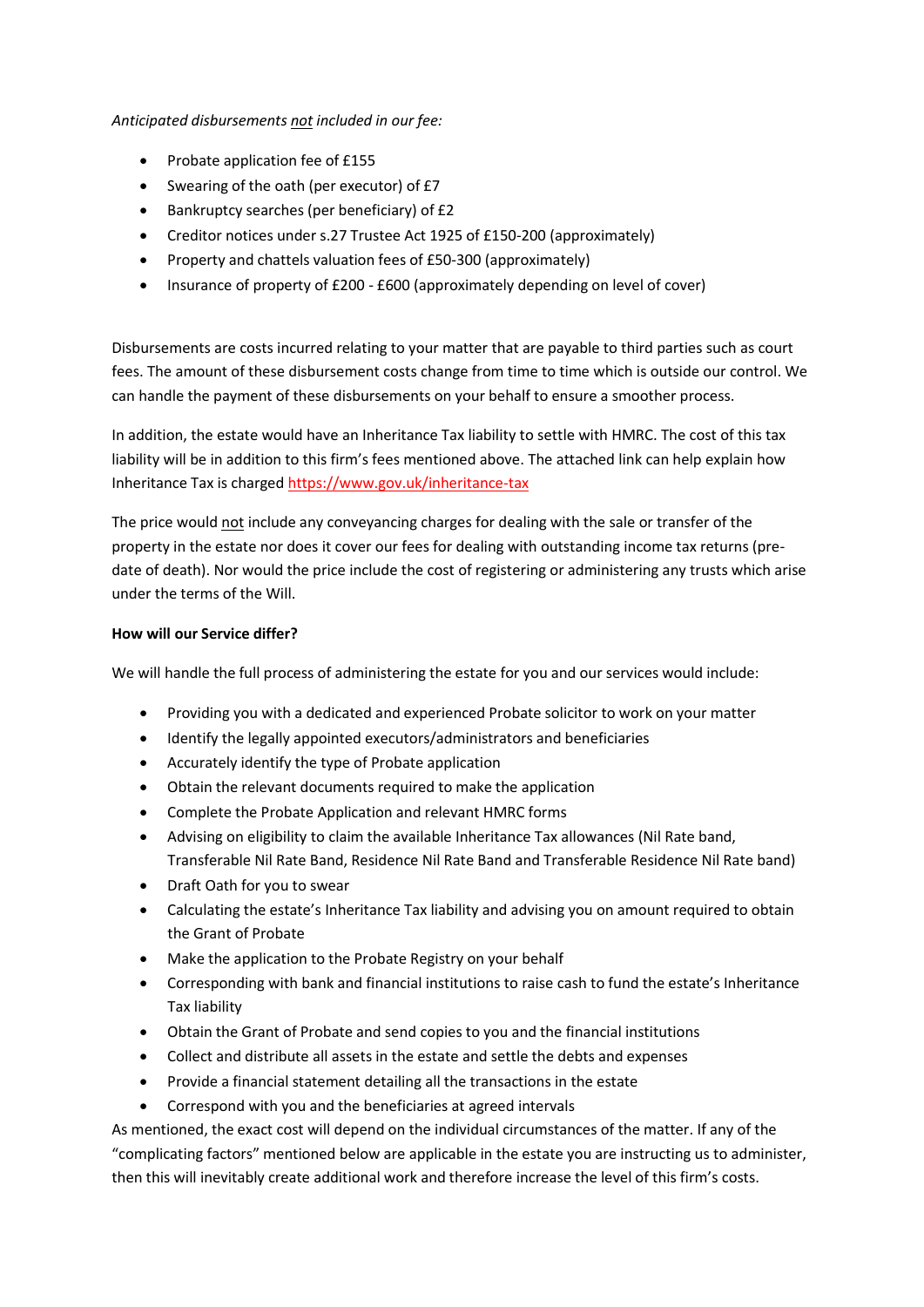#### **How much longer will this take?**

The length of time it takes to administer a taxable estate can vary and depends on its specific circumstances. On average, such estates can take many months to administer and are often subject to delay as we are reliant on HMRC agreeing the estate's tax liability.

On average a taxable estate within our simple example can be dealt within  $12 - 18$  months of us being instructed. Typically, obtaining the Grant of Probate can take up to 6 to 9 months. Collecting in the assets can take between 2 - 3 months. Once the estate has received tax clearance from HMRC, we can distribute the assets which normally takes up to 2 weeks.

#### **Complicating factors that affect the level of our fees for all estates**

If any of the following factors exist for any estate, there is likely to be additional fees that would affect the fees we would charge:

- There are disputes between beneficiaries on division of assets or between Executors on the administration of the estate
- Where the deceased is also a beneficiary of a trust and it is necessary to correspond with the trustees of that trust
- Considering and/or applying for Business and/or Agricultural Property Reliefs
- Numerous beneficiaries (more than 5)
- Complicated Intestacy provisions
- Operating or selling a business
- Attendance at any properties including supervising the clearance
- Dealing with shares in a privately owned company
- Dealing with complicated stocks/shares investments (in terms of their value, missing share certificates, require appropriating to beneficiaries)
- Assets abroad
- Assets of a specialised nature e.g. classic cars, heritage items etc.
- Complex tax issues and/or dealing with HMRC investigations / requisitions from their Compliance checks
- The Will is unclear or disputed in any way
- Property issues, e.g. missing title deeds
- Transferring (rather than encashing) existing investments to beneficiaries
- Deeds of Variation, disclaimer and renunciation of appointment as executor
- Engagement in litigation or dealing with threatened or anticipated litigation (including caveats) or disagreements between executors
- Any personal responsibility / liability of Harvey Howell if a partner within the firm is appointed as Executor
- All other duties of an unusual, unforeseen or complex nature

We can give you a more accurate quote once we have full details of the circumstances. We would discuss with you the effect these complicating factors would have on the price and charge on a "time spent" basis - based on the relevant fee earner's hourly rate which we will agree with you in advance.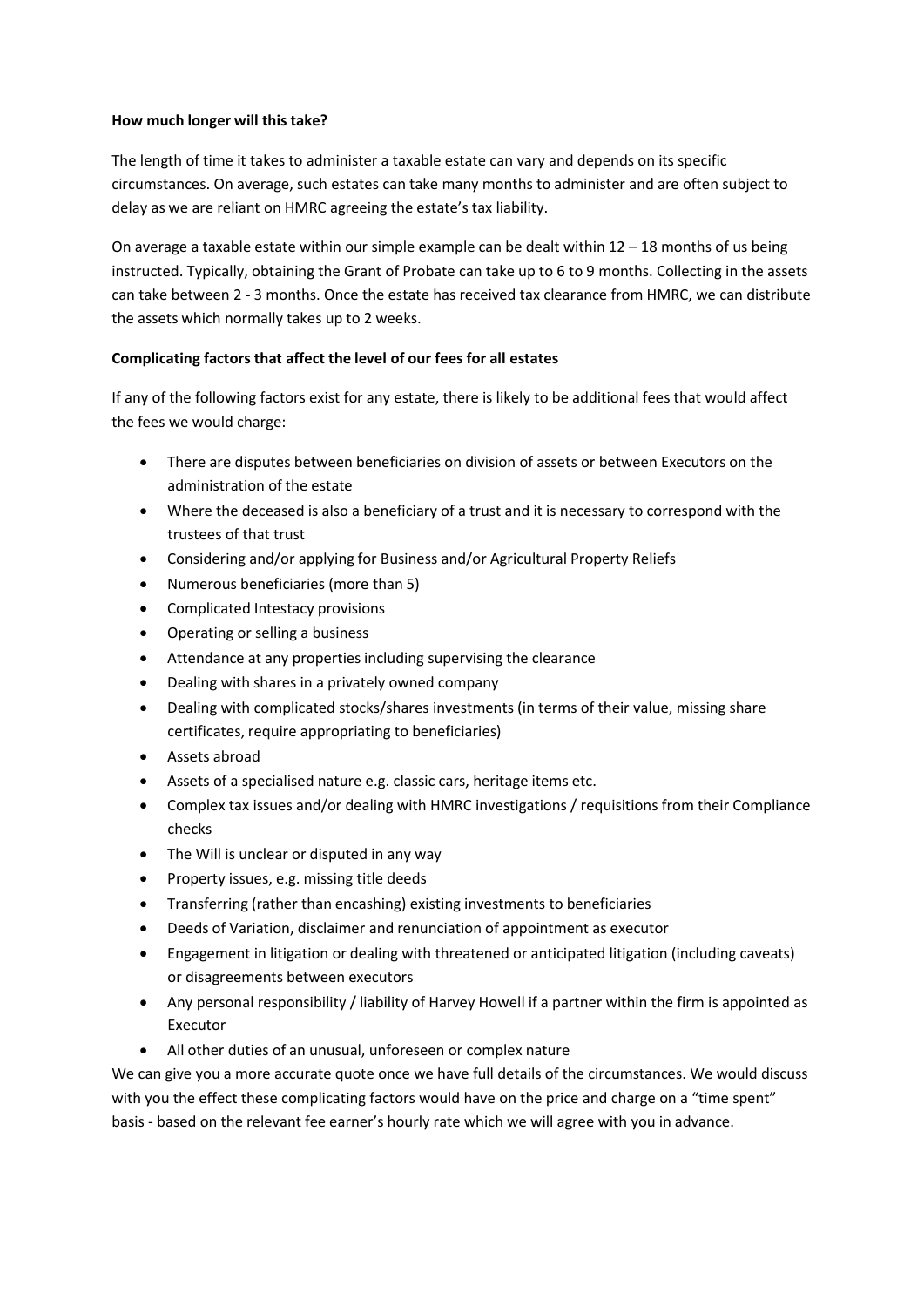#### **Our conveyancing services**

Please note that we do not act on any residential property **purchases**. We may act on the **sale** of residential properties.

#### *What do we do?*

As a private client firm we have expertise in land and property matters, normally by acting for executors in the **sale of properties** from estates (sales of 'probate property'). We do not typically accept instructions to deal with property sales transactions outside of probate matters.

If we act on your sale you will be in touch directly with a qualified solicitor with strong knowledge of property law who will deal with your case directly. We provide a better and more personal service than particularly the larger conveyancing firms which beat us on price.

#### *What will it cost?*

#### **Fees**

Our fee will depend on the value of the property. For example, our anticipated fees for a probate sale of freehold property are set out in the table below, and for leasehold property there is an extra £150 plus VAT added in acknowledgement of the extra work that is typically generated by dealing with managing agents.

- less than £100,000: £650 plus VAT
- up to £200,000: £750 plus VAT
- up to £300,000: £850 plus VAT
- up to £500,000: £950 plus VAT
- up to £750,000: £1050 plus VAT
- up to £1,000,000.00: £1,150 plus VAT

We have a transparent fee policy. Unlike many other firms, we do not charge hidden extra fees for minor things such as assisting you to complete standard property documents or filling out forms. The only extra fee is a standard client ID check of £5 per client for all new clients.

#### **Disbursements**

Disbursements will normally be incurred in the course of the transaction and will match precisely what we are paying to a third party on your behalf, in the following anticipated amounts.

- land registry fees: not usually exceeding £25 (less than £15 in the majority of cases)
- bankruptcy check: £3 (sometimes incurred at our discretion depending on our assessment of the buyer's circumstances)
- replacement certificate fees: normally about £25 per certificate (death, birth, marriage certificates, building regulation and similar matters) (these fees are incurred where you are unable to provide originals and they are required by the buyer. We do not incur them without your consent)
- bank transfers (we are currently charged £17 plus VAT for a same-day CHAPS bank transfer, but we are often able to use BACS or cheque without charge)